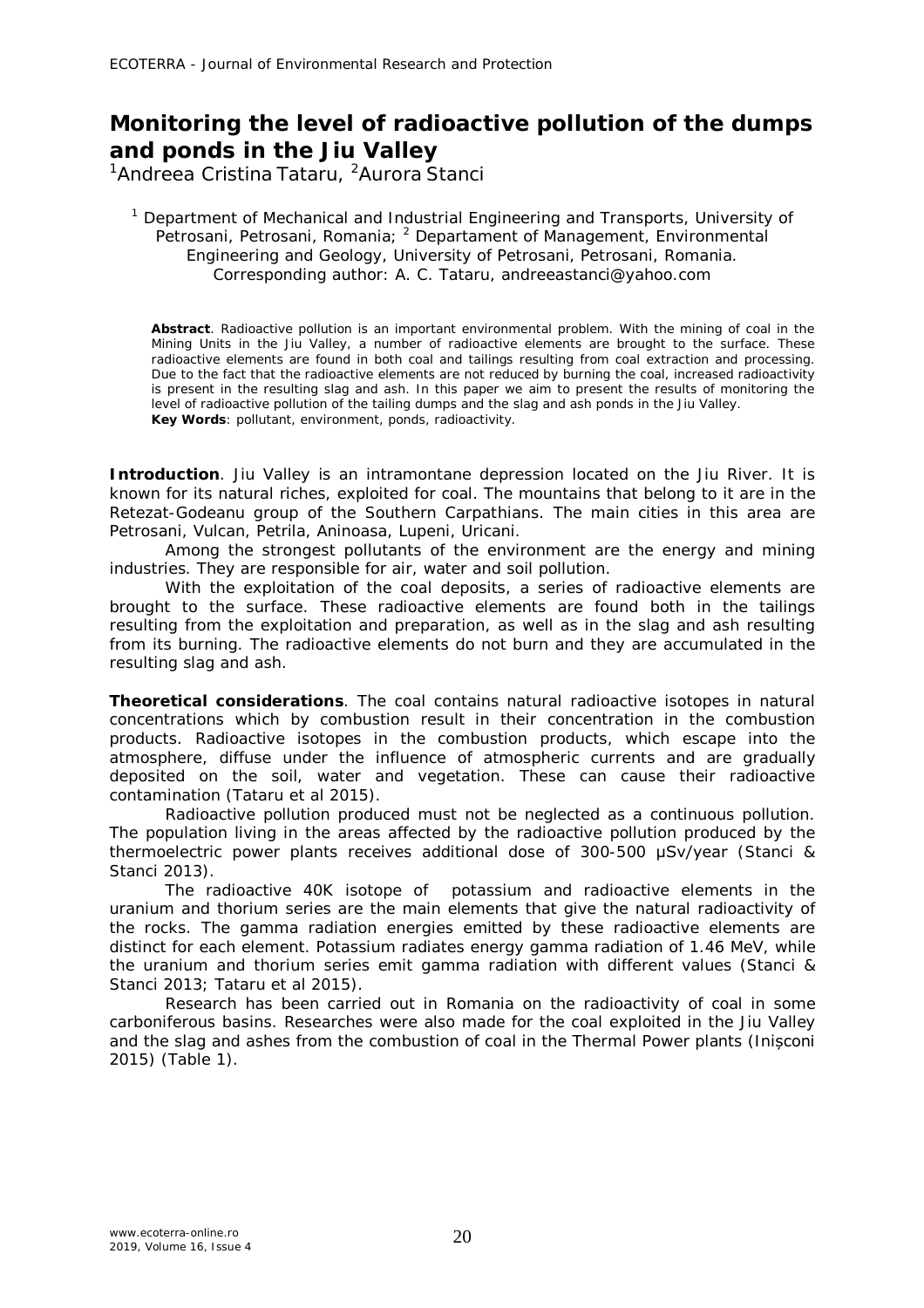Table 1

| Content in radioelements in coal and ash in Romania |  |
|-----------------------------------------------------|--|
|-----------------------------------------------------|--|

|                                          | Average content in radioelements |                 |    |  |
|------------------------------------------|----------------------------------|-----------------|----|--|
| Types of coal                            | Ra [Bq/q]                        | $U_{nat}$ [ppm] |    |  |
| Pit coal                                 | Petroșani (Oligocen)             | 0.038           |    |  |
| Slag and ashes from Thermal Power plants |                                  |                 |    |  |
| Thermal Power plant                      | Slag and ashes                   | 0.14            | 13 |  |
| Paroseni                                 | ponds                            |                 |    |  |

In this paper we aim to study the radioactive pollution produced by the storage of tailings from the exploitation and preparation of coal, and from the coal-burning.

**Material and Method**. In order to determine the radioactive pollution of the atmosphere on the tailings dumps and the slag and ash ponds in the Jiu Valley, measurements of the dose rate of the radiation emitted were made.

The radiation levels  $a, \beta$ , and  $\gamma$  were analyzed both at the surface of the slag and ash ponds and the surface of the tailings dumps in the Jiu Valley.

Measurements were made using the Geiger Gamma Scout Radiation Detector. The Gamma-Scout is equipped with a Geiger-Muller counter that detects alpha, beta and gamma radiation.

The measurements were carried out on slag and ash pond Caprisoara Valley at Paroseni Thermal Power Plant between March and October 2019.

**Results and Discussions**. The average cosmic stock level recorded in the area unaffected by slag and ash ponds at the dose measurement for the tailings ponds of the Paroseni Thermal Power Plant is 0.08 μSv/h.

Table 2 presents the average value of the dose level recorded near the Valley Caprisoara pond of the Paroseni Thermal Power Plant. The average heat recorded between March and October 2019 is 0.38 µSv/h (Figure 1).

Table 2

| Pulse<br>Pulse<br>Dose<br>No.<br>Time: From<br>Time: To<br>Medium<br>Interval<br>rate<br>rate<br>count<br>10<br>1<br>20.03.2019<br>20.03.2019<br>5<br>0.5<br>0.36<br>15:54:42<br>15:54:52<br>2<br>10<br>5<br>0.38<br>0.5<br>20.04.2019<br>20.04.2019<br>16:35:22<br>16:35:32<br>3<br>10<br>0.39<br>6<br>20.05.2019<br>20.05.2019<br>0.6<br>15:22:45<br>15:22:55<br>10<br>0.39<br>$\overline{4}$<br>0.6<br>20.06.2019<br>20.06.2019<br>6<br>13:13:20<br>13:13:30<br>0.38<br>5<br>10<br>0.38<br>20.07.2019<br>20.07.2019<br>0.6<br>6 |  |          |  |  |  |
|------------------------------------------------------------------------------------------------------------------------------------------------------------------------------------------------------------------------------------------------------------------------------------------------------------------------------------------------------------------------------------------------------------------------------------------------------------------------------------------------------------------------------------|--|----------|--|--|--|
|                                                                                                                                                                                                                                                                                                                                                                                                                                                                                                                                    |  |          |  |  |  |
|                                                                                                                                                                                                                                                                                                                                                                                                                                                                                                                                    |  |          |  |  |  |
|                                                                                                                                                                                                                                                                                                                                                                                                                                                                                                                                    |  |          |  |  |  |
|                                                                                                                                                                                                                                                                                                                                                                                                                                                                                                                                    |  |          |  |  |  |
|                                                                                                                                                                                                                                                                                                                                                                                                                                                                                                                                    |  |          |  |  |  |
|                                                                                                                                                                                                                                                                                                                                                                                                                                                                                                                                    |  |          |  |  |  |
|                                                                                                                                                                                                                                                                                                                                                                                                                                                                                                                                    |  |          |  |  |  |
|                                                                                                                                                                                                                                                                                                                                                                                                                                                                                                                                    |  |          |  |  |  |
|                                                                                                                                                                                                                                                                                                                                                                                                                                                                                                                                    |  |          |  |  |  |
|                                                                                                                                                                                                                                                                                                                                                                                                                                                                                                                                    |  |          |  |  |  |
| 15:44:43                                                                                                                                                                                                                                                                                                                                                                                                                                                                                                                           |  | 15:44:33 |  |  |  |
| 10<br>0.38<br>20.08.2019<br>20.08.2019<br>0.6<br>6<br>6                                                                                                                                                                                                                                                                                                                                                                                                                                                                            |  |          |  |  |  |
| 15:11:09<br>15:11:19                                                                                                                                                                                                                                                                                                                                                                                                                                                                                                               |  |          |  |  |  |
| 7<br>10<br>5<br>0.38<br>20.09.2019<br>20.09.2019<br>0.5                                                                                                                                                                                                                                                                                                                                                                                                                                                                            |  |          |  |  |  |
| 14:19:49<br>15:19:59                                                                                                                                                                                                                                                                                                                                                                                                                                                                                                               |  |          |  |  |  |
| 8<br>10<br>0.39<br>20.10.2019<br>20.10.2019<br>6<br>0.6                                                                                                                                                                                                                                                                                                                                                                                                                                                                            |  |          |  |  |  |
| 16:36:21<br>16:36:31                                                                                                                                                                                                                                                                                                                                                                                                                                                                                                               |  |          |  |  |  |

Monthly average of the dose level value recorded on the Valley Caprisoara pond of the Paroseni Thermal Power Plant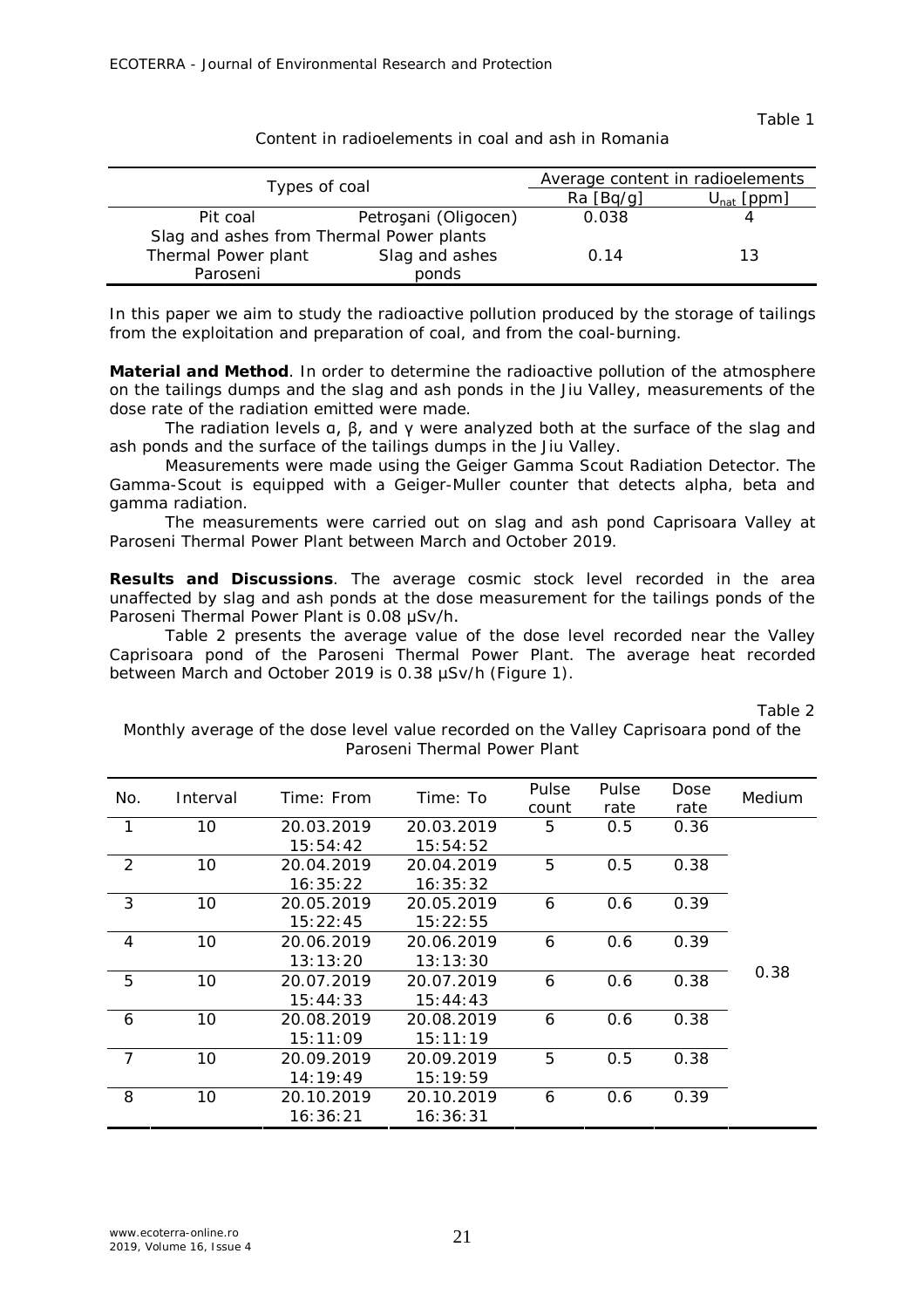

Figure 1. The average monthly value of the dose level recorded on the Caprisoara Valley of the Paroseni Thermal Power Plant.

The settling ponds Valley Caprisoara Valley of the Paroseni Thermal Power Plant have an average radiation dose of 0.3 uSv/h. These values represented the difference between the recorded value and the cosmic fund value.

The high value of the dose recorded on the slag and ash pond Valea Căprișoara is due to the fact that by burning the radioactive elements accumulate in the slag and ash.

The radiation level recorded can have negative effects on the fauna and flora of the affected areas.

**Conclusions**. Radioactive elements are brought to the surface with the exploitation of coal deposits in the Jiu Valley.

Radioactive elements are found both in extracted coal and in tailings from coal mining and preparation.

The radiation dose recorded for the Caprioara Valley pond of the Thermal Power Plant Paroseni is 4.5 times higher.

The higher radiation dose recorded on the slag and ash pond of Paroseni Thermal Power Plant. This value is higher due to the fact that the burning of the radioactive elements does not burn and accumulates in slag and ash.

## **References**

- Inișconi I., 2015 Studiu privind riscurile de mediu generate de depozitele de cenuşă şi zgură de la S.C. Electrocentrale Deva S.A. şi măsuri de prevenire a acestora. Teză de Doctorat, Universitatea din Petroşani, Facultatea de Inginerie Mecanică și Electrică, Petroşani. [in Romanian]
- Stanci A. C., Stanci A., 2013 Radioactive pollution caused by ash and slag deposits from the Thermo-Electric Power Station Paroşeni. The 19th International Conference The Knowledge-Based Organization, Conference Proceedings 3 Applied Technical Sciences and Advanced Military Technologies, ISSN 1843-6722, pp. 384-387.
- Tataru D., Stanci A. C., Stanci A., Radu S. M., 2015 Influence of radioactivity present in ash from Thermal Power Plant Paroseni on plant development. Ecoterra 12(3):97- 102.